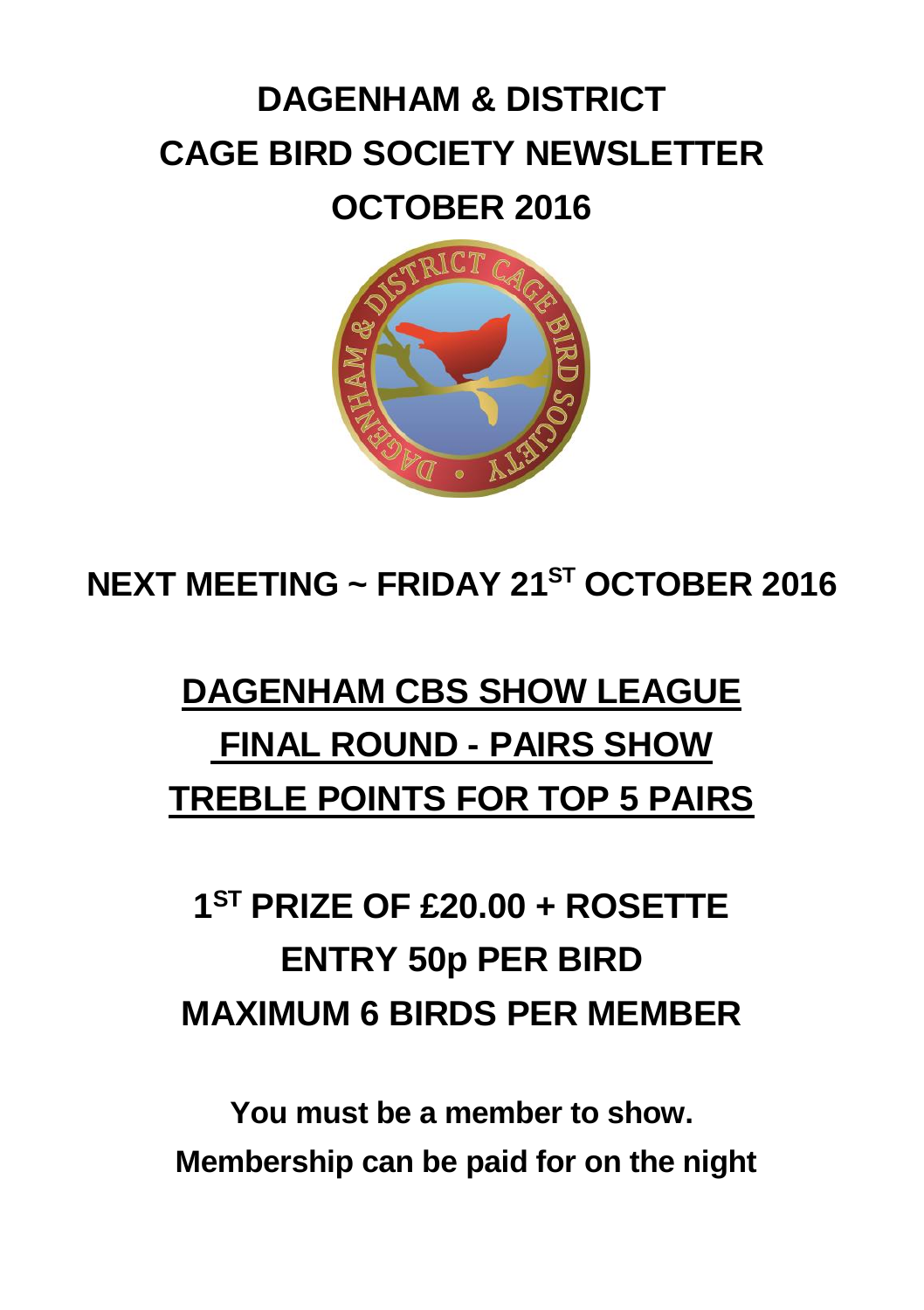**Dagenham and District Cage Bird Society Heath Park Hall Rusholme Avenue Dagenham Essex RM10 7PR**

#### **PRESIDENT**

Mr. Peter De Cort 5 Campbell Close Collier Row Romford Essex **RM1 4SA 01708 750036**

#### **CHAIRMAN**

Mr. Phil Heath

#### **TREASURER**

Mr. Peter De Cort 5 Campbell Close Collier Row Romford Essex **RM1 4SA 01708 750036**

#### **SECRETARY**

Mr. Richard Wilson Unit 5, 28-30 Fowler Rd Hainault, Essex **IG6 3UT 07852 959447**

## **Committee Members 2016**

President PETER DE CORT Vice President vacate… Chairman PHIL HEATH Vice Chairman vacate… Secretary RICHARD WILSON Asst. Secretary vacate... Treasurer PETER DE CORT Publicity & Raffle BARRY & VAL Show Manager MICK MACATHY Ass Show Manager vacate... Show Secretary STEVE WALLIS Asst. Show Secretary vacate Canteen MICK MACATHY

Committee: Dick Lathief, Paul Cambruzzi , Ted Papandreas

**Meetings held on the third Friday of the month at 8pm at Heath Park Hall – Rusholme Avenue – Dagenham – Essex RM10 7PR**

**Committee Members meetings**

**Would officers and committee members please attend these monthly meetings starting from 7.30pm on every meeting night.**

**Subscription rates for the calendar year 2016**

**Single £10.00** 

 **Couples £10.00 Juniors Free**

Dagenham Cage Birds Society – Heath Park Hall – Rusholme Avenue – Dagenham – Essex RM10 7PR

Website: www.dagenhamcbs.com Email: info@dagenhamcbs.com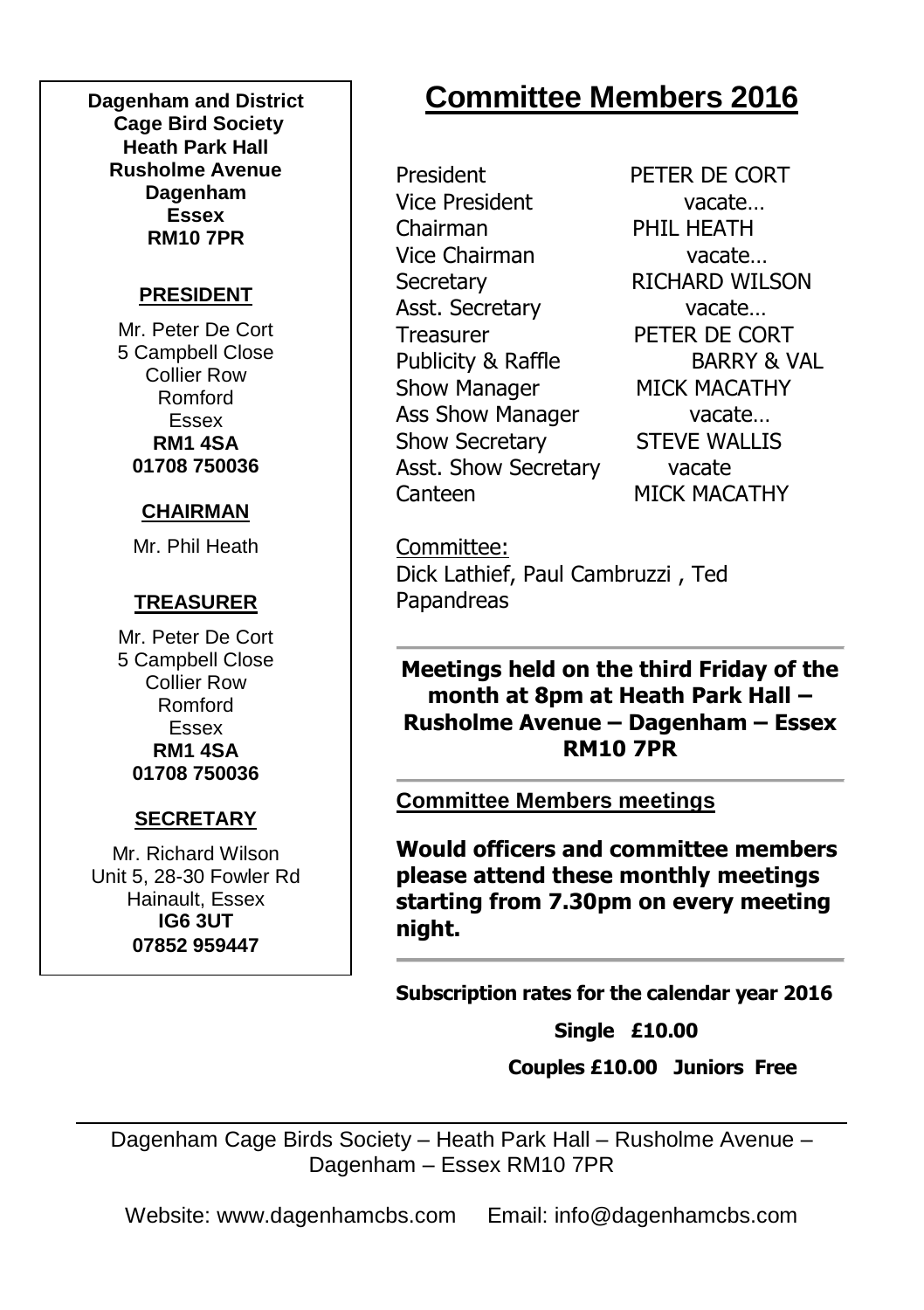### **Forthcoming Meetings**

- **21st Oct** Pairs Show (3rd & Final League Show, points awarded)
- **18th Nov** Young Stock Show
- **16th Dec** Food & Wine & Xmas Raffle, Preparation for staging the Open Show
- **17th Dec** Open Show 2016

**20th Jan 2017** AGM

#### **September 2016 Meeting**

This was the second show of our new Dagenham CBS Show League, which was based on 3 phases – it was a good turn out with some old members making a return to the Club who will hopefully rejoin in time for our Open Show.

March was the 1<sup>st</sup> Show - Cock Show (cock birds only any species), September was the 2<sup>nd</sup> Show - Any Bird Show (cock or hen any species) and October is the  $3<sup>rd</sup>$  show - Pairs Bird Show. (cock & hen same species).

Only one bird in a cage. Entry 50p per cage.

Each member can show no more than 6 birds in each show.

These shows are based on points for places, so for example if the total birds in any one show is 30, the first placed bird will get 30



points, second placed bird will get 29 points, third placed bird will get 28 points, down to the last placed bird which would get 1 point.

Dagenham Cage Birds Society – Heath Park Hall – Rusholme Avenue – Dagenham – Essex RM10 7PR

Website: www.dagenhamcbs.com Email: info@dagenhamcbs.com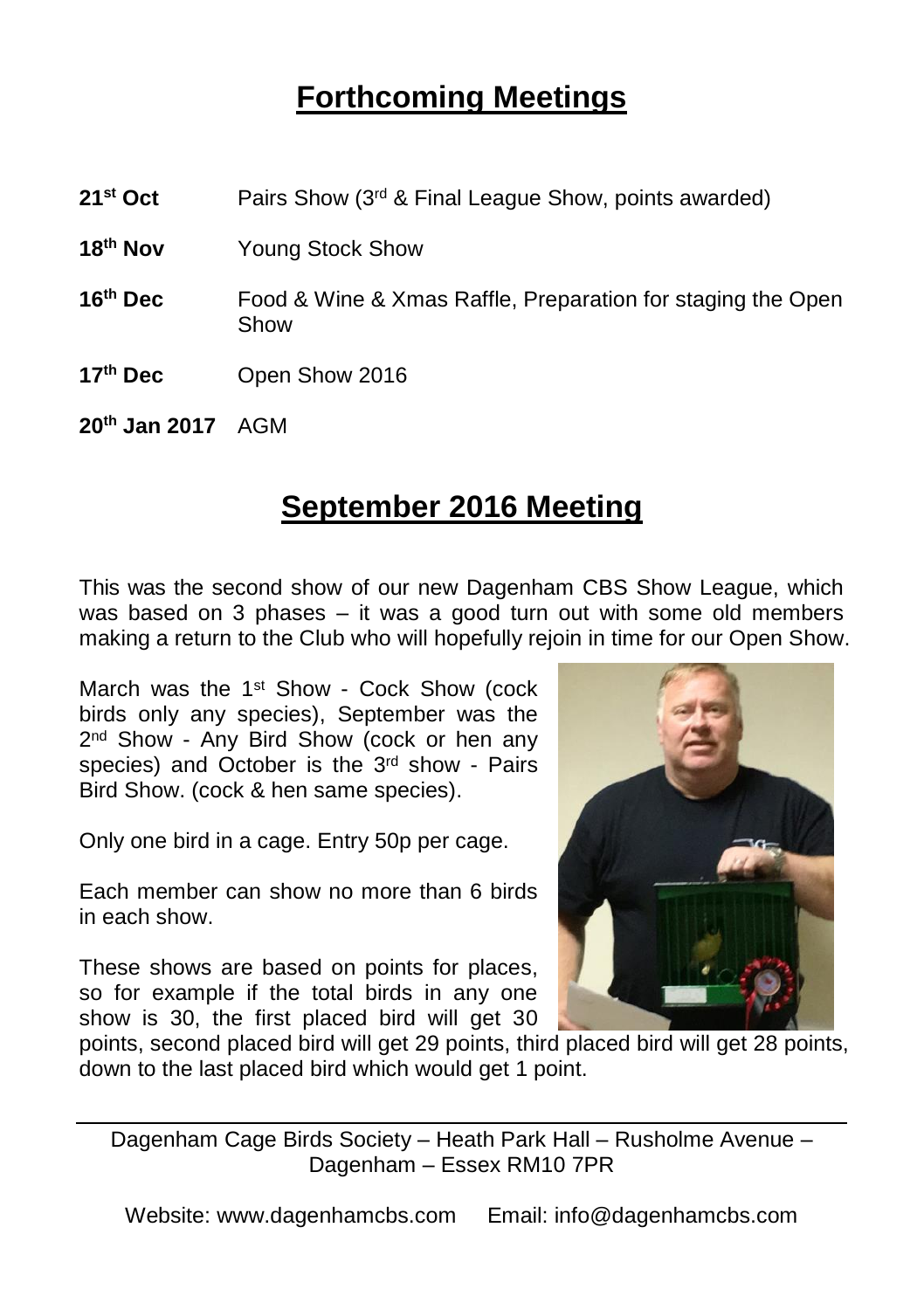In this second Show, the top 10 birds received double points.

The Winner of the Any Bird Show was Richard Wilson with a Yellow Bullfinch Cock.

## **LEAGUE TABLE – Current standing**

# **DAGENHAM CBS SHOW LEAGUE**

| <b>NAME</b>           | <b>BIRDS</b><br><b>BENCHED</b> | <b>COCK</b><br><b>SHOW</b> | <b>ANY</b><br><b>BIRD</b> | <b>PAIRS</b><br><b>SHOW</b> | <b>TOTAL</b> | <b>AVERAGE</b><br><b>PER BIRD</b> |
|-----------------------|--------------------------------|----------------------------|---------------------------|-----------------------------|--------------|-----------------------------------|
| <b>RICHARD WILSON</b> | 12                             | 80                         | 234                       |                             | 314          | 26.16                             |
| <b>STEVE WALLIS</b>   | 12                             | 84                         | 130                       |                             | 214          | 17.83                             |
| <b>MICK MACATHY</b>   | 12                             | 89                         | 122                       |                             | 211          | 17.58                             |
| <b>STEVE ROBERTS</b>  | 8                              | 74                         | 72                        |                             | 146          | 18.25                             |
| <b>BILL WALLIS</b>    | 6                              | 0                          | 111                       |                             | 111          | 18.5                              |
| <b>TONY STUBBS</b>    | 2                              | 0                          | 51                        |                             | 51           | 25.5                              |
| <b>JOHN MARTIN</b>    | $\overline{2}$                 | 21                         | 0                         |                             | 21           | 10.5                              |
| PHIL HEATH            | 2                              | 3                          | 0                         |                             | 3            | 1.5                               |

Dagenham Cage Birds Society – Heath Park Hall – Rusholme Avenue – Dagenham – Essex RM10 7PR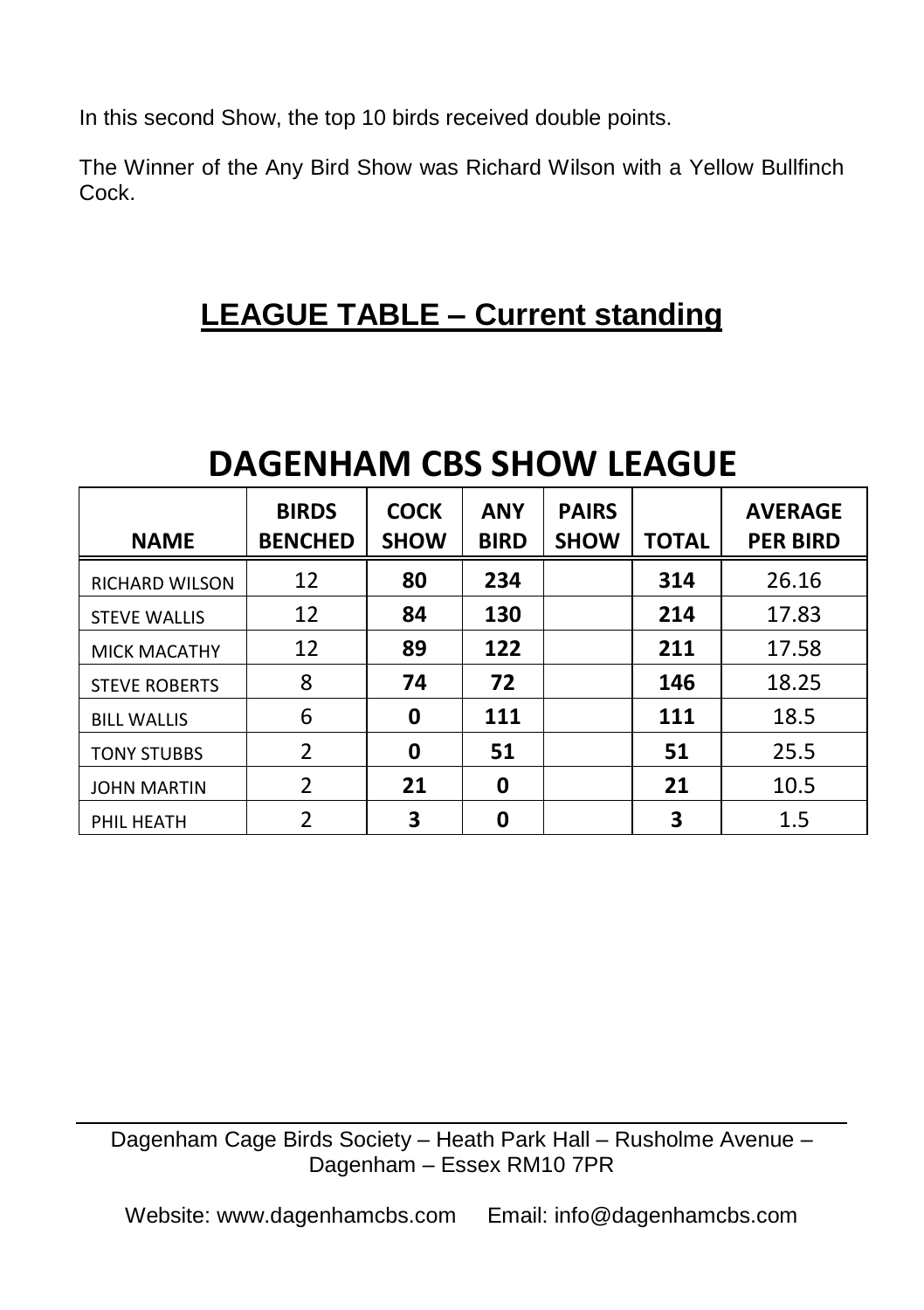### **Club Notice**

A big thank you to Peter Decort, Richard Wilson, Barry Johnson, Valerie Holmes, Mick Macathy, John Lawrence, Billy Wallis, Steve Wallis, Tony Stubbs and Mick Pegram for giving their time up on the morning of Saturday 10<sup>th</sup> September to sort out the Club's storeroom, the staging was cut to size. repaired and counted in readiness for this year's Open Show. The storeroom was also tidied and all rubbish thrown away which was a job that has been talked about for some years.

Our sponsors Vista have replaced/increased our staging so that we can receive a maximum of 650 birds at our Open Show if needed.

Tony Stubbs ordered show cages from Kent Cages which were delivered incorrectly, Kent Cages have been good enough to donate the 2 x new Norwich show cages to the Club which will be auctioned at the Open Show. Thank you to Tony for organizing!

John Lawrence is moving out of the area and will no longer be a Member at the Club, the Committee & Members would like to thank John for his support over the years and wishes him and his family the best of luck in their new home.

Thank you to all who donated prize money for the Club's Show we now have a prize fund of £850.00 which is amazing and I am sure it will be well received by all that read about our Club and who will hopefully be taking part at the Show and becoming new Members.

Also a big thanks to our sponsors Vista Workspace and all the other companies that have advertised in our Show Schedule.

Open Show Judges are booked and confirmed so schedules are now complete and have been included with this newsletter.

Additional schedules can be obtained by sending an A4 SAE to the Show Secretary Steve Wallis, C/O Vista Workspace, unit 3, 28-30 Fowler Road, Hainault, Essex, IG6 3UT, Or it can be downloaded from our website [www.dagenhamcbs.com](http://www.dagenhamcbs.com/)

Dagenham Cage Birds Society – Heath Park Hall – Rusholme Avenue – Dagenham – Essex RM10 7PR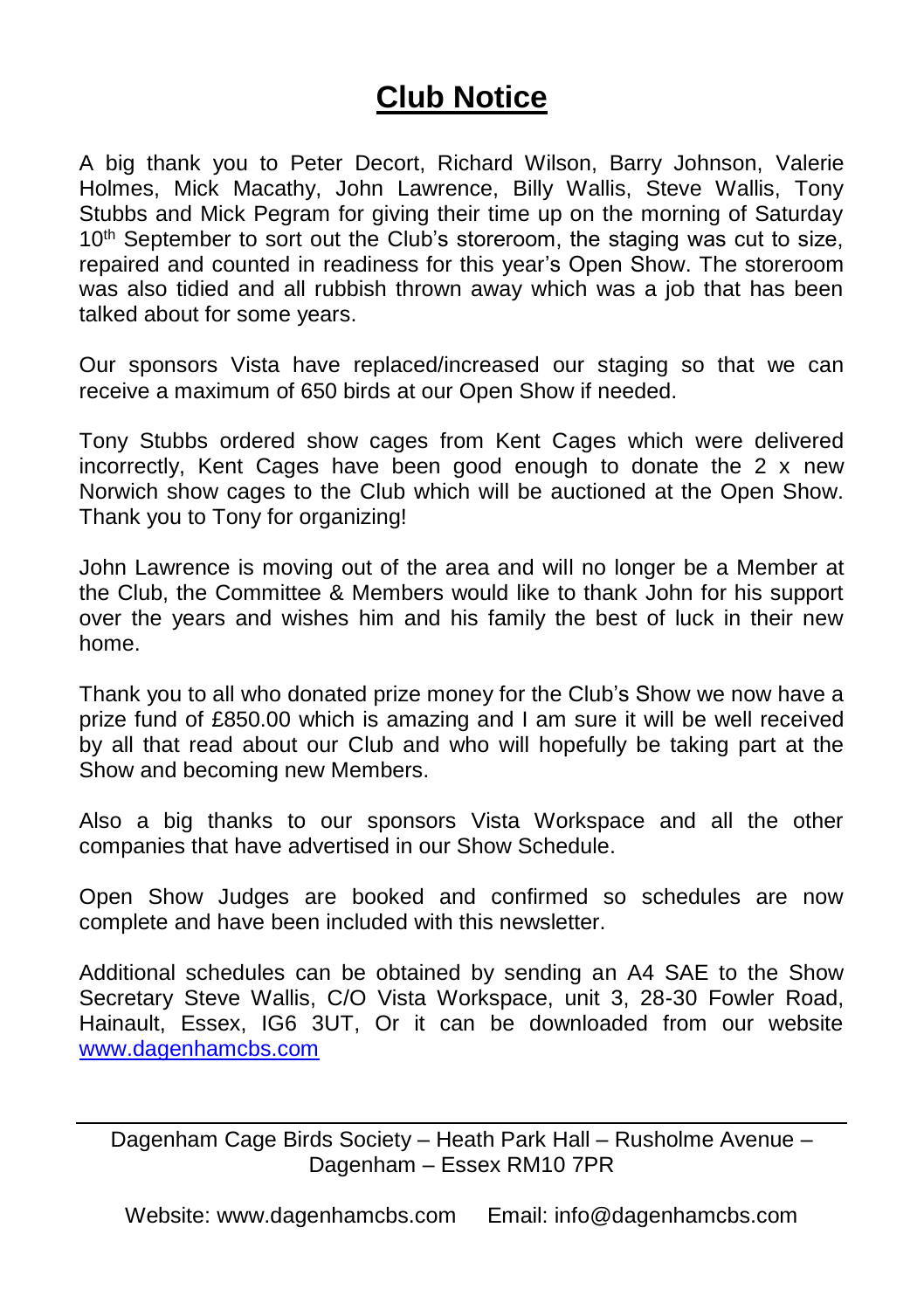### **Treasurers Monthly Report for September 2016**

Number of Members present – 25 Raffle made – £58.00 Tea Bar made – £20.00 New members  $= 0$ Donations - £40.00 in total Valerie Holmes - £20.00 Prize money & rosettes. Barry Johnson - £20.00 Prize money & rosettes.

## **The Club's Website**

We have been contacted my Adam Kendell who is a Fife fancier from the Midlands who has taken on the role of CBS Liaison Officer for the National Council for Aviculture (NCA). His aim is to collate a manageable and updated list of CBS and all Variety Clubs across the UK and Ireland, identifying areas the NCA can help to improve and assist these Clubs in maintaining their Club's longevity and participation in this great hobby.

The plan is for him to contact these Clubs from across the country by email and ask that they provide him with a little bit of information on their respective Club. Once this Initial contact has been made he hopes through the NCA we can all work proactively in improving and sustaining the hobby.

The Club's details will be added to a NCA database of clubs offering free advertisement for the Club and the information provided will assist the NCA in strategic thinking in the future. The Club details he hopes can be arranged into regions allowing new bird keepers to find their local Club much easier.

What do Members think? Is this a step in the right direction?

On the club's website [www.dagenhamcbs.com](http://www.dagenhamcbs.com/) there is a Member's page with Member's name, email address and what species of bird they keep. No home addresses, you don't even need an email address, just your name and contact number will do, please give Richard your name and number so he can add it to the contact list.

Dagenham Cage Birds Society – Heath Park Hall – Rusholme Avenue – Dagenham – Essex RM10 7PR

Website: www.dagenhamcbs.com Email: info@dagenhamcbs.com